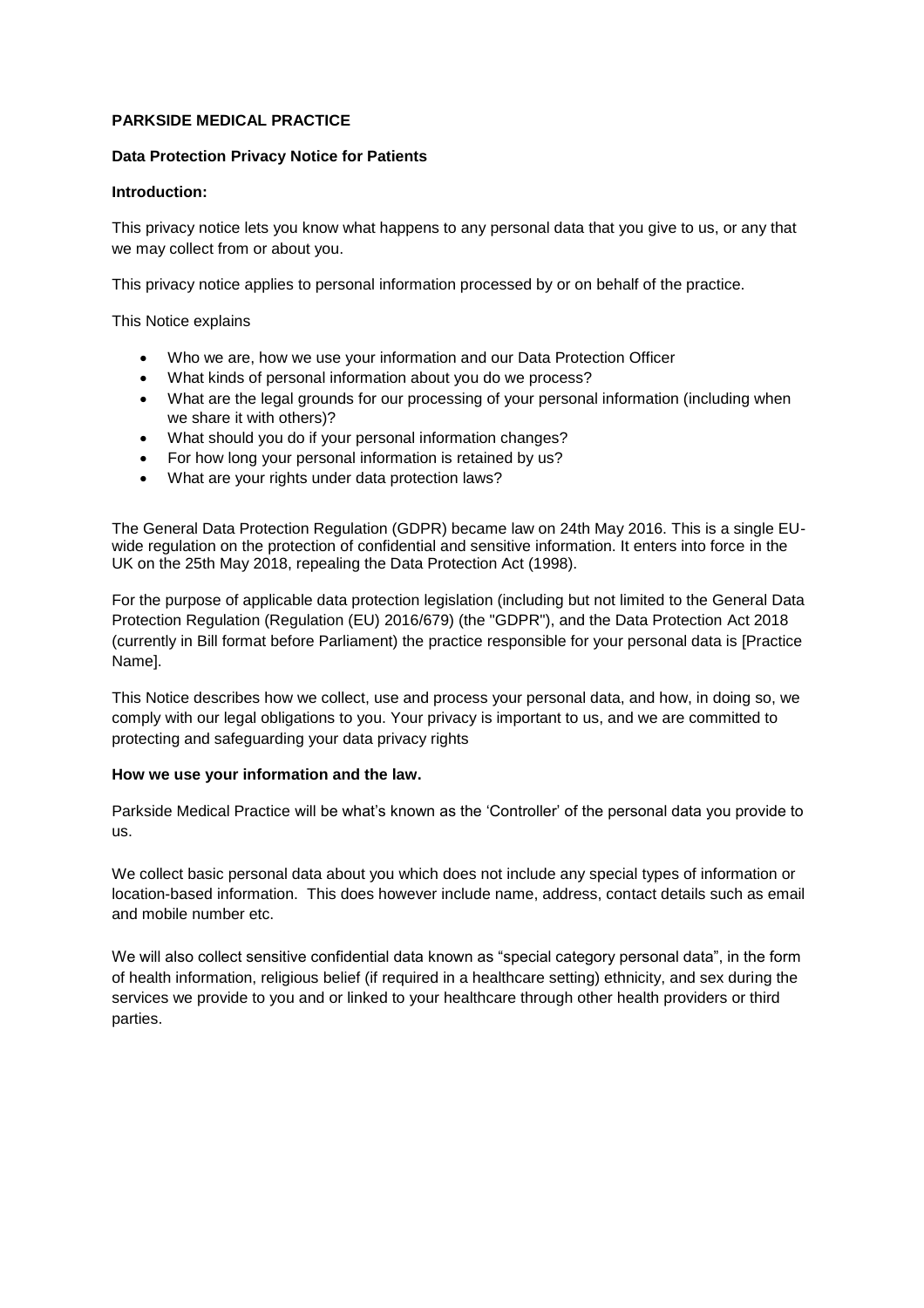### **Why do we need your information?**

 These records help to provide you with the best possible healthcare. The health care professionals who provide you with care maintain records about your health and any treatment or care you have received previously (e.g. NHS Trust, GP Surgery, Walk-in clinic, etc.).

 Records which the Practice hold about you may include the following information; NHS health records may be electronic, on paper or a mixture of both, and we use a combination of working practices and technology to ensure that your information is kept confidential and secure.

• Details about you, such as your address, carer, legal representative, emergency contact details

• Any contact the surgery has had with you, such as appointments, clinic visits, emergency appointments, etc.

- Notes and reports about your health
- Details about your treatment and care
- Results of investigations such as laboratory tests, x-rays etc
- Relevant information from other health professionals, relatives or those who care for you

 Information held about you may be used to help protect the health of the public and to help us manage the NHS. Information may be used within the GP practice for clinical audit to monitor the To ensure you receive the best possible care, your records are used to facilitate the care you receive. quality of the service provided.

#### **How do we lawfully use your data?**

 We need to know your personal, sensitive and confidential data in order to provide you with lawfully using your information in accordance with: - Healthcare services as a General Practice, under the General Data Protection Regulation we will be

*Article 6, e) processing is necessary for the performance of a task carried out in the public interest or in the exercise of official authority vested in the controller;"*

 *health or social care or treatment or the management of health or social care systems Article 9, (h) processing is necessary for the purposes of preventive or occupational medicine, for the assessment of the working capacity of the employee, medical diagnosis, the provision of* 

 This Privacy Notice applies to the personal data of our patients and the data you have given us about your carers/family members.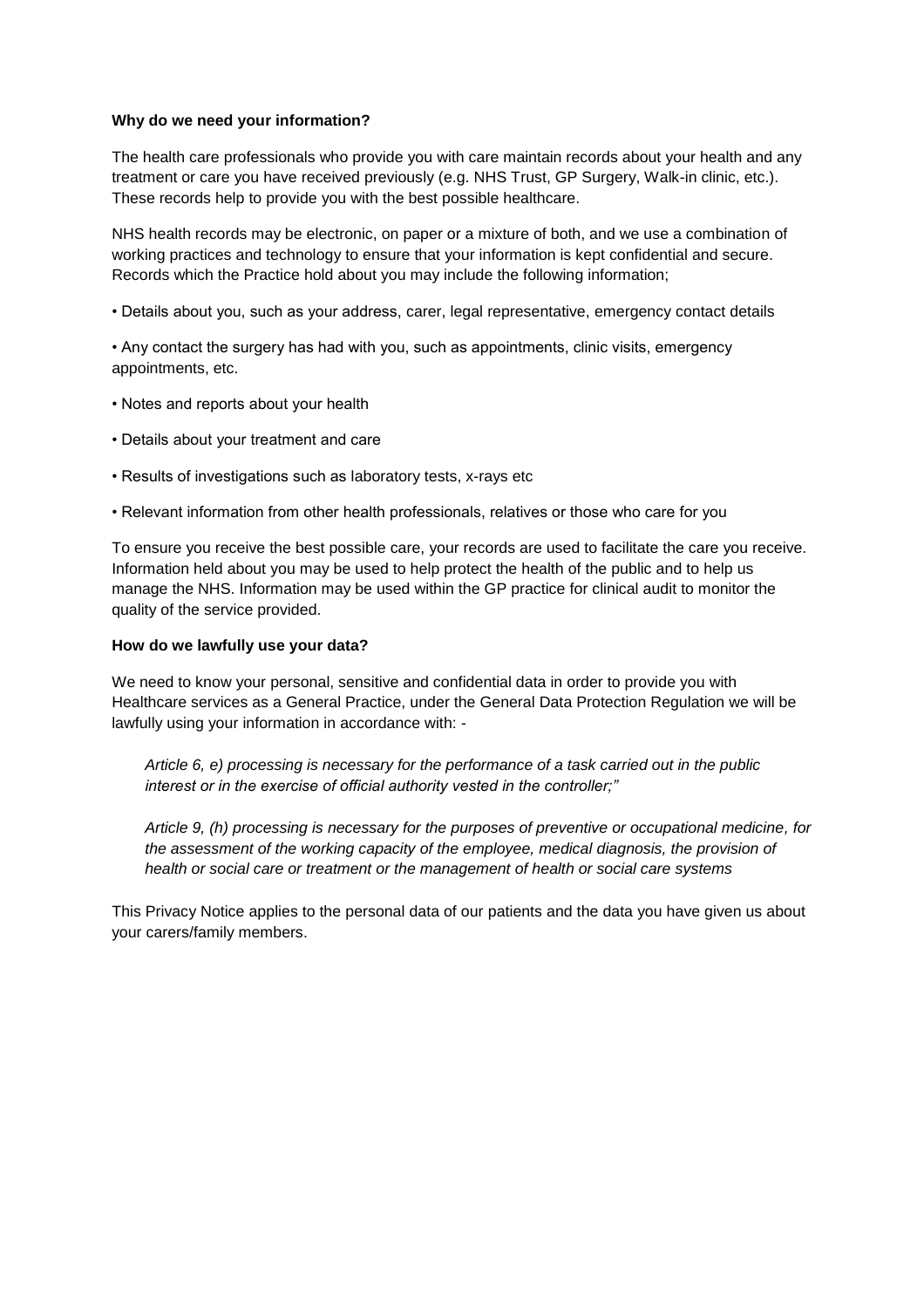# **Risk Stratification**

 Trusts and from this GP Practice. A risk score is then arrived at through an analysis of your de- identified information is only provided back to your GP as data controller in an identifiable form. Risk stratification enables your GP to focus on preventing ill health and not just the treatment of sickness. If to opt out of your data being used in this way. Risk stratification data tools are increasingly being used in the NHS to help determine a person's risk of suffering a condition, preventing an unplanned or (re)admission and identifying a need for preventive intervention. Information about you is collected from a number of sources including NHS necessary, your GP may be able to offer you additional services. Please note that you have the right

## **Medicines Management**

The Practice may conduct Medicines Management Reviews of medications prescribed to its patients. This service performs a review of prescribed medications to ensure patients receive the most appropriate, up to date and cost-effective treatments.

## **How do we maintain the confidentiality of your records?**

 accordance with: We are committed to protecting your privacy and will only use information collected lawfully in

- Data Protection Act 2018
- The General Data Protection Regulations 2016
- Human Rights Act 1998
- Common Law Duty of Confidentiality
- Health and Social Care Act 2012
- NHS Codes of Confidentiality, Information Security and Records Management
- Information: To Share or Not to Share Review

 Information: To Share or Not to Share Review Every member of staff who works for an NHS organisation has a legal obligation to keep information about you confidential.

 We will only ever use or pass on information about you if others involved in your care have a genuine need for it. We will not disclose your information to any third party without your permission unless to be passed on and / or in accordance with the information sharing principle following Dame Fiona Caldicott's information sharing review (Information to share or not to share) where "The duty to share their patients within the framework set out by the Caldicott principles. there are exceptional circumstances (i.e. life or death situations), where the law requires information information can be as important as the duty to protect patient confidentiality." This means that health and social care professionals should have the confidence to share information in the best interests of

 Our practice policy is to respect the privacy of our patients, their families and our staff and to maintain compliance with the General Data Protection Regulations (GDPR) and all UK specific Data Protection Requirements. Our policy is to ensure all personal data related to our patients will be protected.

 All employees and sub-contractors engaged by our practice are asked to sign a confidentiality agreement. The practice will, if required, sign a separate confidentiality agreement if the client deems it necessary. If a sub-contractor acts as a data processor for [Practice Name] an appropriate contract (art 24-28) will be established for the processing of your information.

 In Certain circumstances you may have the right to withdraw your consent to the processing of data. Please contact the Data Protection Officer in writing if you wish to withdraw your consent. If some circumstances we may need to store your data after your consent has been withdrawn to comply with a legislative requirement.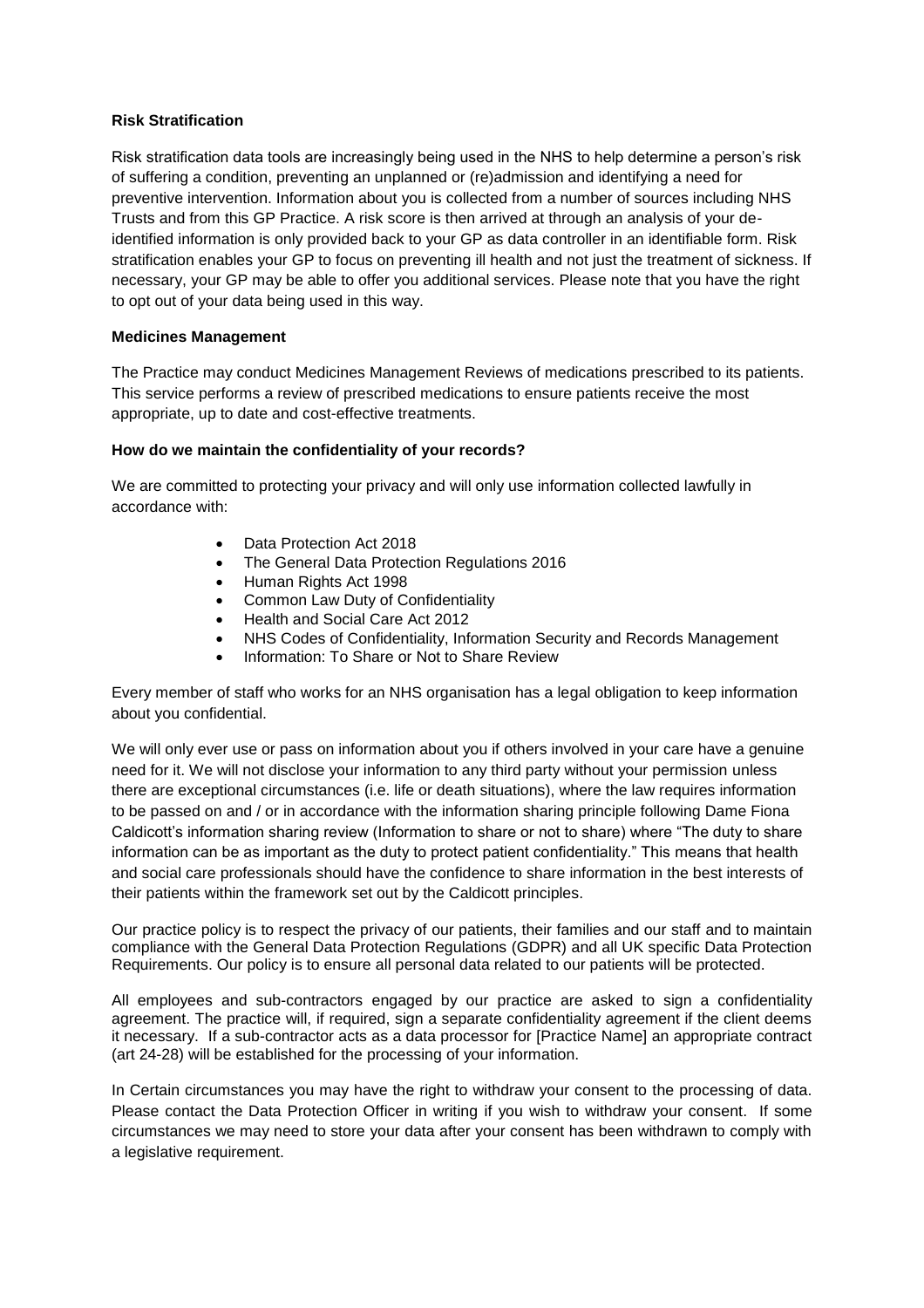take strict measures to ensure that individual patients cannot be identified. Sometimes your information may be requested to be used for research purposes – the surgery will always gain your consent before releasing the information for this purpose in an identifiable format. In some circumstances you can Opt-out of the surgery sharing any of your information for research purposes. Some of this information will be held centrally and used for statistical purposes. Where we do this, we

### **With your consent we would also like to use your information to**

 We would however like to use your name, contact details and email address to inform you of services that may benefit you, with your consent only. There may be occasions were authorised research facilities would like you to take part on innovations, research, improving services or identifying trends.

 have the ability to consent and opt out prior to any data processing taking place. any time via phone, email or by informing the practice DPO as below. At any stage where we would like to use your data for anything other than the specified purposes and where there is no lawful requirement for us to share or process your data, we will ensure that you This information is not shared with third parties or used for any marketing and you can unsubscribe at

### **Where do we store your information Electronically?**

 hosting and maintenance this information may be located on servers within the European Union. All the personal data we process is processed by our staff in the UK however for the purposes of IT

 effective and secure processing of your personal and or special category (sensitive, confidential) data. No 3rd parties have access to your personal data unless the law allows them to do so and appropriate safeguards have been put in place. We have a Data Protection regime in place to oversee the

#### **Who are our partner organisations?**

We may also have to share your information, subject to strict agreements on how it will be used, with the following organisations;

- NHS Trusts / Foundation Trusts
- GP's
- NHS Commissioning Support Units
- Independent Contractors such as dentists, opticians, pharmacists
- Private Sector Providers
- Voluntary Sector Providers
- Ambulance Trusts
- Clinical Commissioning Groups
- Social Care Services
- NHS England (NHSE) and NHS Digital (NHSD)
- Local Authorities
- Education Services
- Fire and Rescue Services
- Police & Judicial Services
- Voluntary Sector Providers
- Private Sector Providers
- Other 'data processors' which you will be informed of

 You will be informed who your data will be shared with and in some cases asked for consent for this to happen when this is required.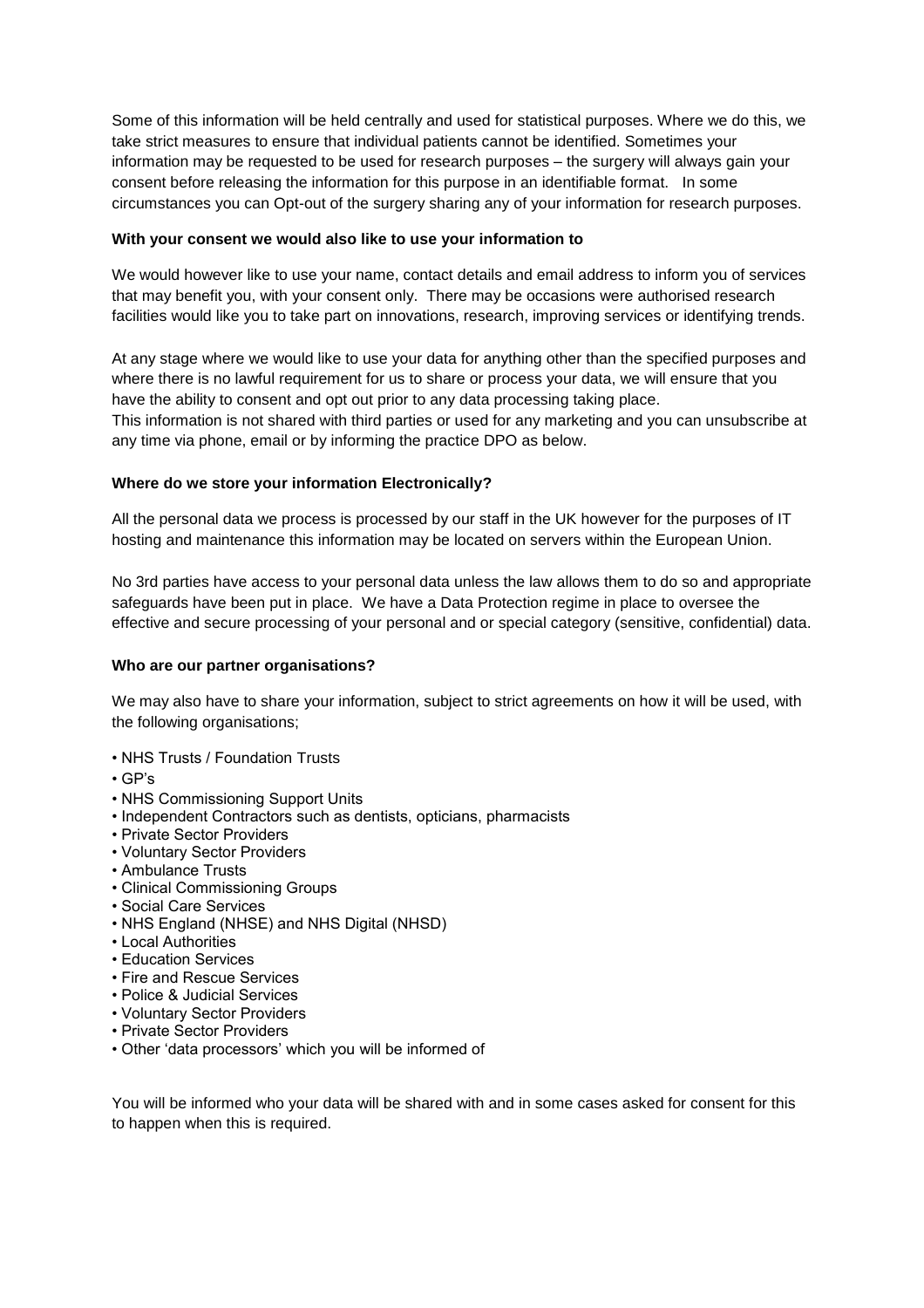We may also use external companies to process personal information, such as for archiving purposes. These companies are bound by contractual agreements to ensure information is kept confidential and secure. All employees and sub-contractors engaged by our practice are asked to sign a confidentiality agreement. If a sub-contractor acts as a data processor for [Practice Name] an appropriate contract (art 24-28) will be established for the processing of your information.

## **How long will we store your information?**

 We are required under UK law to keep your information and data for the full retention periods as specified by the NHS Records management code of practice for health and social care and national archives requirements.

 More information on records retention can be found online at [\(https://digital.nhs.uk/article/1202/Records-Management-Code-of-Practice-for-Health-and-Social](https://digital.nhs.uk/article/1202/Records-Management-Code-of-Practice-for-Health-and-Social)-Care-2016)

### **How can you access, amend move the personal data that you have given to us?**

 Even if we already hold your personal data, you still have various rights in relation to it. To get in keep a record of your communications to help us resolve any issues which you raise. touch about these, please contact us. We will seek to deal with your request without undue delay, and in any event in accordance with the requirements of any applicable laws. Please note that we may

 Right to object: If we are using your data because we deem it necessary for our legitimate interests to days (although we may be allowed to extend this period in certain cases). Generally, we will only do so, and you do not agree, you have the right to object. We will respond to your request within 30 disagree with you if certain limited conditions apply.

 Right to withdraw consent: Where we have obtained your consent to process your personal data for certain activities (for example for a research project), or consent to market to you, you may withdraw your consent at any time.

 you have the right to request us to "erase" your personal data. We will respond to your request within will generally assume that you would prefer us to keep a note of your name on our register of individuals who would prefer not to be contacted. That way, we will minimise the chances of you being contacted in the future where your data are collected in unconnected circumstances. If you would Right to erasure: In certain situations (for example, where we have processed your data unlawfully), 30 days (although we may be allowed to extend this period in certain cases) and will only disagree with you if certain limited conditions apply. If we do agree to your request, we will Delete your data but prefer us not to do this, you are free to say so.

 Right of data portability: If you wish, you have the right to transfer your data from us to another data controller. We will help with this with a GP to GP data transfer and transfer of your hard copy notes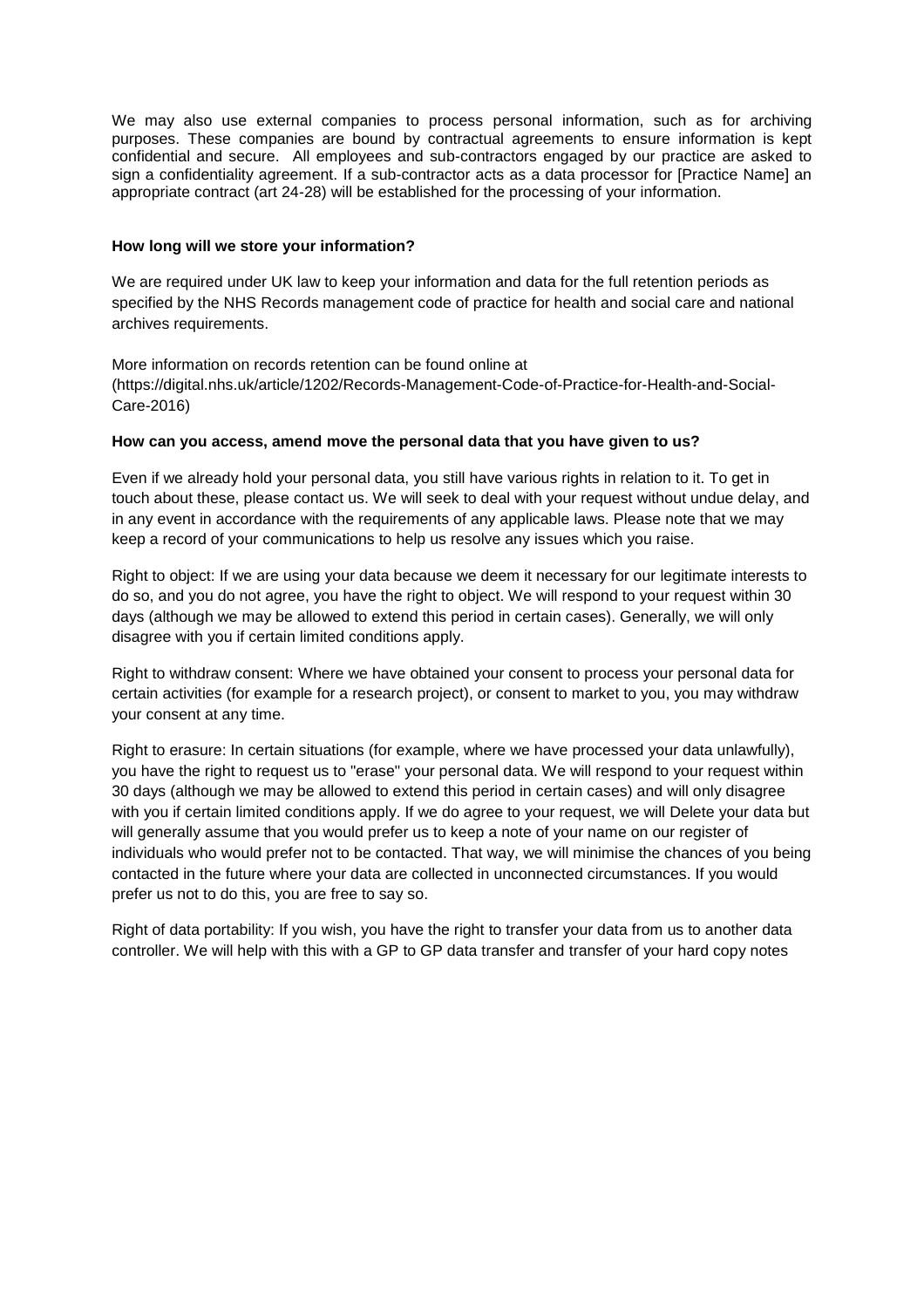## **Access to your personal information**

 request access to view or to obtain copies of what information the surgery holds about you and to have it amended should it be inaccurate. To request this, you need to do the following: Data Subject Access Requests (DSAR): You have a right under the Data Protection legislation to

direct to them • Your request should be made to the Practice – for information from the hospital you should write

- There is no charge to have a copy of the information held about you
- We are required to respond to you within one month

 number and details of your request) so that your identity can be verified, and your records located • You will need to give adequate information (for example full name, address, date of birth, NHS information we hold about you at any time.

# **What should you do if your personal information changes?**

 any of your details change, this is especially important for changes of address or contact details (such You should tell us so that we can update our records please contact the Practice Manager as soon as as your mobile phone number), the practice will from time to time ask you to confirm that the information we currently hold is accurate and up-to-date.

# **Objections / Complaints**

 Should you have any concerns about how your information is managed at the GP, please contact the review by the GP practice, you have a right to lodge a complaint with a supervisory authority: You have a right to complain to the UK supervisory Authority as below. GP Practice Manager or the Data Protection Officer as above. If you are still unhappy following a

Information Commissioner: Wycliffe house Water Lane Wilmslow **Cheshire** SK9 5AF

Tel: 01625 545745 [www.informationc](http://www.information/)ommissioner.gov.uk

 notice, then you do not need to do anything. If you have any concerns about how your data is shared, If you are happy for your data to be extracted and used for the purposes described in this privacy then please contact the Practice Data Protection Officer.

 If you would like to know more about your rights in respect of the personal data we hold about you, please contact the Data Protection Officer as below.